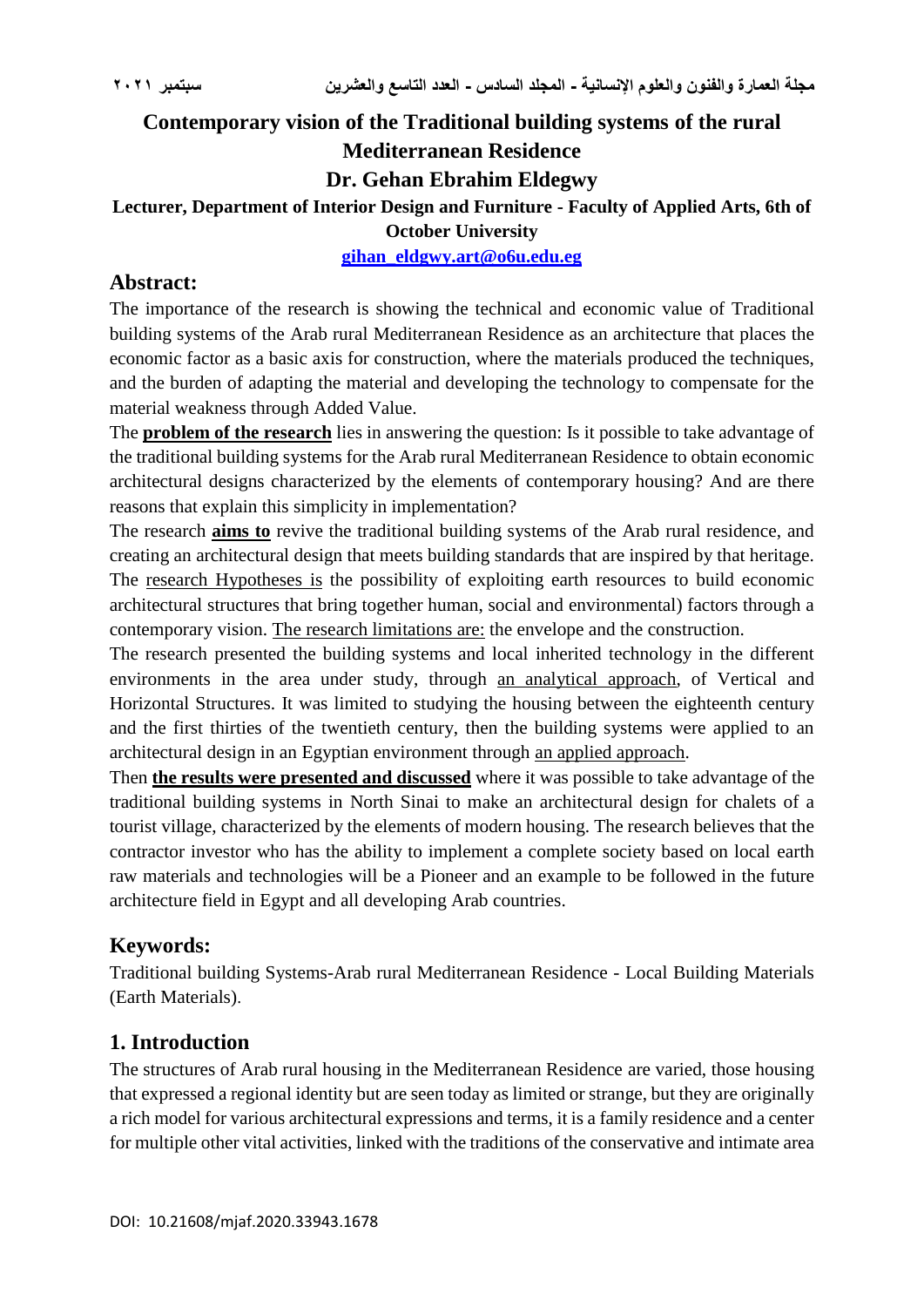of the population, they are permanent residence dwellings that have been and continue to house hundreds of thousands of families to this day.

Earth Materials is not receiving real attention on this planet, despite being a valuable raw material and an invaluable divine gift. Here we are about to build using local raw materials and manufacturing next to the site, and the idea of a living space that cannot be separated from economic considerations, they are buildings that did not benefit from modern heavy materials, they are inherited building systems that were formulated by simple implementation methods to achieve economic solutions that can be adapted to the environment and local requirements.

## **2. Overview And Background**

**2.1. Planning and design of Arab rural housing:** The biggest influencing factor in Arab rural Mediterranean Residence design is (the family), so it is considered a family building**.** There are three Architectural Shapes (Typologies): Basic House - Compact/Complex House - Multiple Structure House. Three solutions to the housing relationship with the surrounding nature (Domesticating External Area): Houses with Patio - Houses with Courtyard - Houses with Garden.

**2.2. Inherited local technology (Local & Ancestral):** The raw materials are the ones that produced simple techniques, which are based on skill, local materials have the ability to adapt to the surrounded environment, so the builder has to adapt the material and developing the technology.

**2.3. Vertical Structures (The Walls):** There are two types of walls, Rough Stone Wall and Mud Wall. The ground floor is built on a stone foundation to protect the building from water.

**2.3.1. Stone Walls Systems:** Most of the common walls in the Mediterranean area are constructed of rough stone, built in thick course laid with mortar. Types of stones: limestone, sandstone, salt stone, Ashlar stone, hewn stone and volcanic stone. The stone shapes: random shapes, round edges smooth shapes and right angle shapes with polygons. There are two types of buildings technique: smaller modules, and largest modules.



**Fig.1&2 traditional rural house with a large courtyard for a large family. Ramallah (Palestine) quarry stone dressed.**

**Fig.3 Aures ) Algeria( An unfamiliar construction, wood is used with stone to improve the performance of the wall structure - these fixing systems provide the opportunity to use irregular stones linking the two surfaces to increase stability, bonding and to resist earthquakes without disturbing the building balance.**

**Fig.4 Irbid (Jordan) - Ashlar stone masonry construction is cut with saw or chisel which is of 4, 5 or 6 faces - The construction is made of limestone and basalt layers, the surface is engraved.**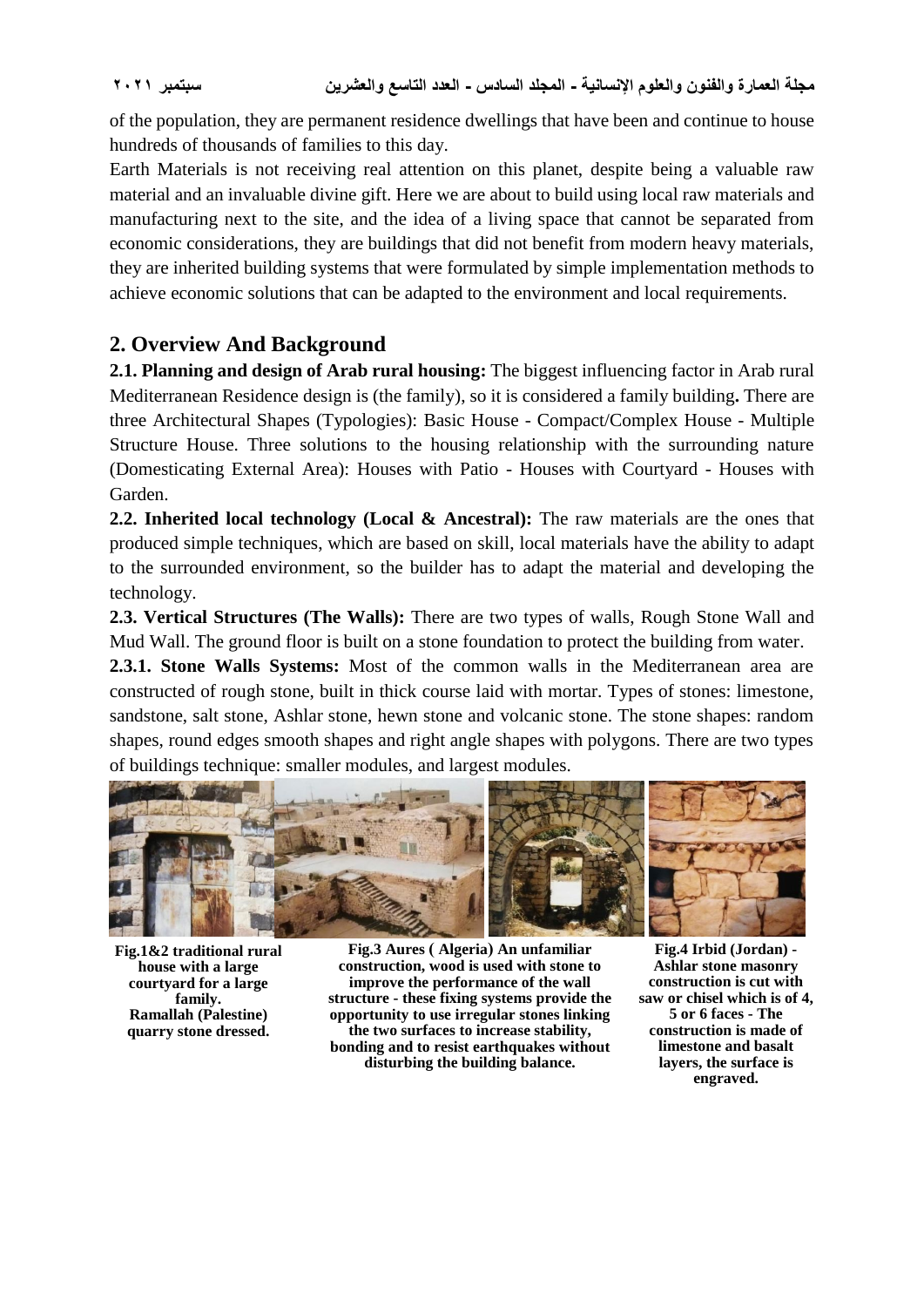

**Fig.5 stone wall installed by mortar, two models: double facing & single thickness wall. Single thickness wall: The thickness of the wall is 20 :30 cm, it has a single row of stones that make up the outer and inner sides of the wall.**

**Double facing wall: The thickness of the wall is varies between 30 : 55 and 50 : 55 cm, between the two sides is filled with a mixture of gravel and mortar that ensures the consistency of the mortar.**

**2.3.2. Mud Wall Systems:** Mud is easy to use compared to stone structures, it is available, inexpensive and high thermal insulation, but when it reaches water it becomes brittle, weak and dangerous, due to its porous surface, it has added raw materials to strengthen it, such as: (sand - stone - lime - ashes – gravel). there are two types of mud walls, mud brick (Terracotta brick), Usually cut to size 20\*10\*3 cm, 40\*20\*20, 15\*115\*6 cm, 45\*45\*11 cm, and Compacted mud Walls System, which made of pressed mud, molded in wood blocks 1: 3 m, height of 50 cm, 80 cm thick, which compensates for their weak resistance and low hardness.

2.3.3. Rendering & Washes: Coating has two basic functions: protection and waterproofing against water rendering, and the aesthetic value due to the irregular shape of the units (whether brick or stone). Rendering has different thickness of coating layers. There are three types of rendering: rustic rendering it is from one-layer without leveling, smoothed rendering of two layers with leveling, and Stucco, the most complex. The Washes is a thin layer of lime.

**2.4. Horizontal Structures (Flooring/Ceiling):** there are three types of ceiling/flooring system: Thin Floor; it is built from (joist & boards), Thick Floor is built from (crossing &linking & filling& finishing), and Superimposed Floor is built from jointed wooden boards of (framework & secondary framework & poured mortar & poured mortar support like blanket of linked reeds).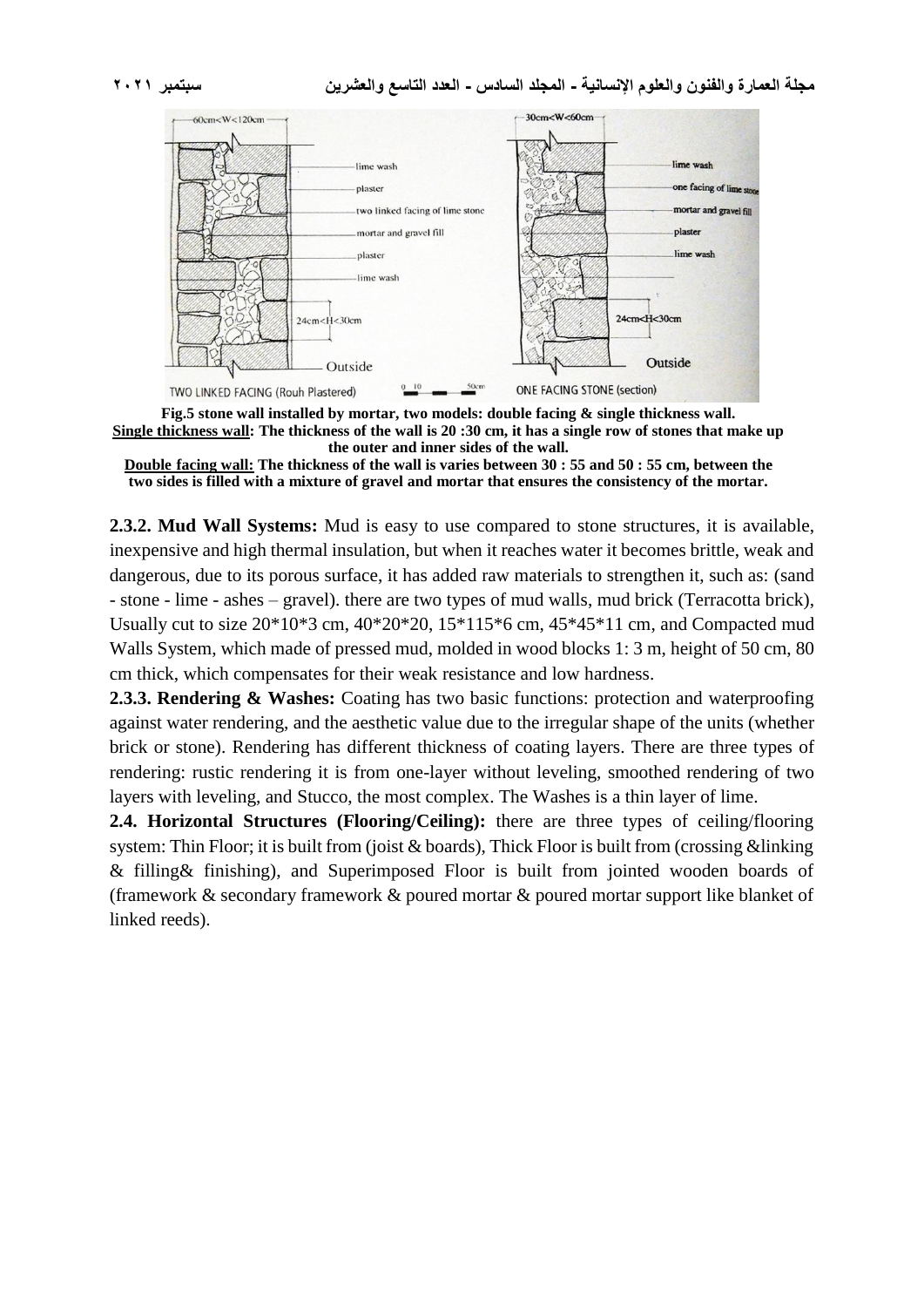**مجلة العمارة والفنون والعلوم اإلنسانية - المجلد السادس - العدد التاسع والعشرين سبتمبر 2021**



**Fig.6 Ghardaia Village (Algeria) - The accuracy of the solid lime stone slabs closure, with extended beams of palm trunks.**

**Fig.7 Haut (Morocco) The masonry took advantage of the natural tree shape with a trunk to support the trunks above.**

**Fig.8&9 Hauf-Rif (Morocco) regular and irregular Implementation of mud brick installed, mortar and brick are from the same material.**

**2.5. The Applied model:** Application of using local Egyptian earth materials and rural traditional building systems to build tourist village chalets in North Sinai region

| (Table 1 - by researcher)                                                                                                                                                                                                                                                                                                                                                                                                                                                                                                                                                                                                                                                                                                                                                               |                                             |
|-----------------------------------------------------------------------------------------------------------------------------------------------------------------------------------------------------------------------------------------------------------------------------------------------------------------------------------------------------------------------------------------------------------------------------------------------------------------------------------------------------------------------------------------------------------------------------------------------------------------------------------------------------------------------------------------------------------------------------------------------------------------------------------------|---------------------------------------------|
| <b>The Proposed Building System</b>                                                                                                                                                                                                                                                                                                                                                                                                                                                                                                                                                                                                                                                                                                                                                     | item                                        |
| which is environmentally and economically in North Sinai                                                                                                                                                                                                                                                                                                                                                                                                                                                                                                                                                                                                                                                                                                                                |                                             |
| <b>Building Typology:</b> The Compact/Complex House was used in chalet planning,<br>of ground and first floors, it has multiple spaces, based on the concept of unity<br>and superposition of its being.                                                                                                                                                                                                                                                                                                                                                                                                                                                                                                                                                                                | Planning<br><b>Chalets</b>                  |
| <b>Building System:</b> The largest modules building system was used on the basis of<br>a rocky base of solid course, buried at a depth of 60 cm and a double thickness<br>of wall 80 cm. walls thickness is 40cm to avoid heat variation for summer and<br>winter, the walls are built in horizontal courses, with wedges of small stones<br>pounding in large stones in order to reduce construction loads.<br><b>Construction material:</b> limestone walls which are available in the Sinai<br>Mountains, masonry laid in earth lime mortar. The stones are cut with 15 cm<br>thick, the two sides of the wall are connected to each other by filler of limestone<br>mortar containing small elements of lime and gravel, leaving stone tails inside to<br>ensure bonding strength. | <b>Vertical Structures</b><br>Walls Systems |
| Colors were used in the facade paint (by adding dyes), rendering is used in order<br>to protect from moisture and to add aesthetic value, it is a thick type of<br>protection Rendering (waterproof) because limestone is porous Smooth<br>rendering method was used: it is applied in two layers, by manually covering<br>surface with a shovel, then smoothing again with it, with a thin washes of lime<br>layer that protects from dust and organic material, by washing the structure with<br>water and a brush of animal hair.                                                                                                                                                                                                                                                    | Rendering &<br><b>Washes</b>                |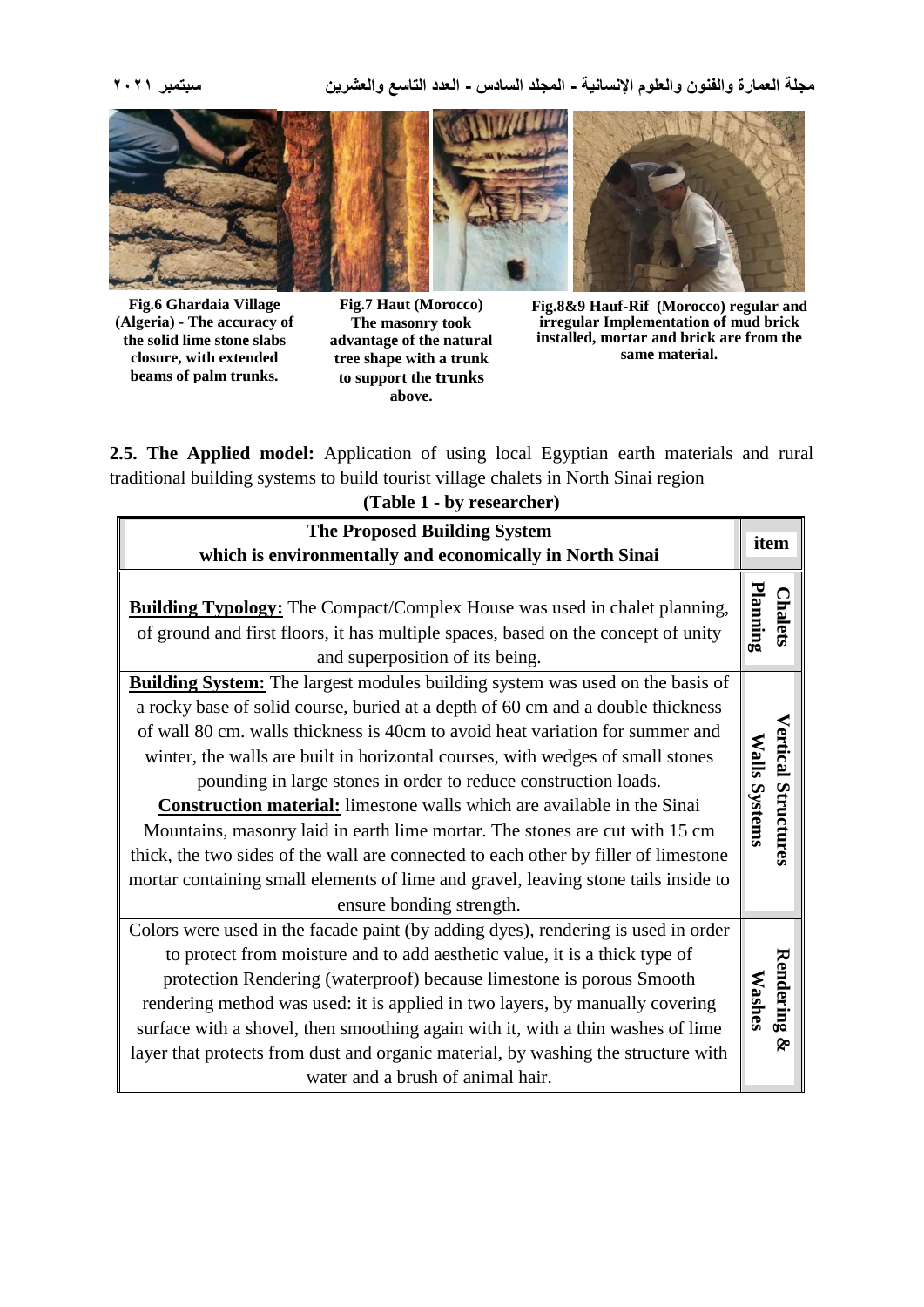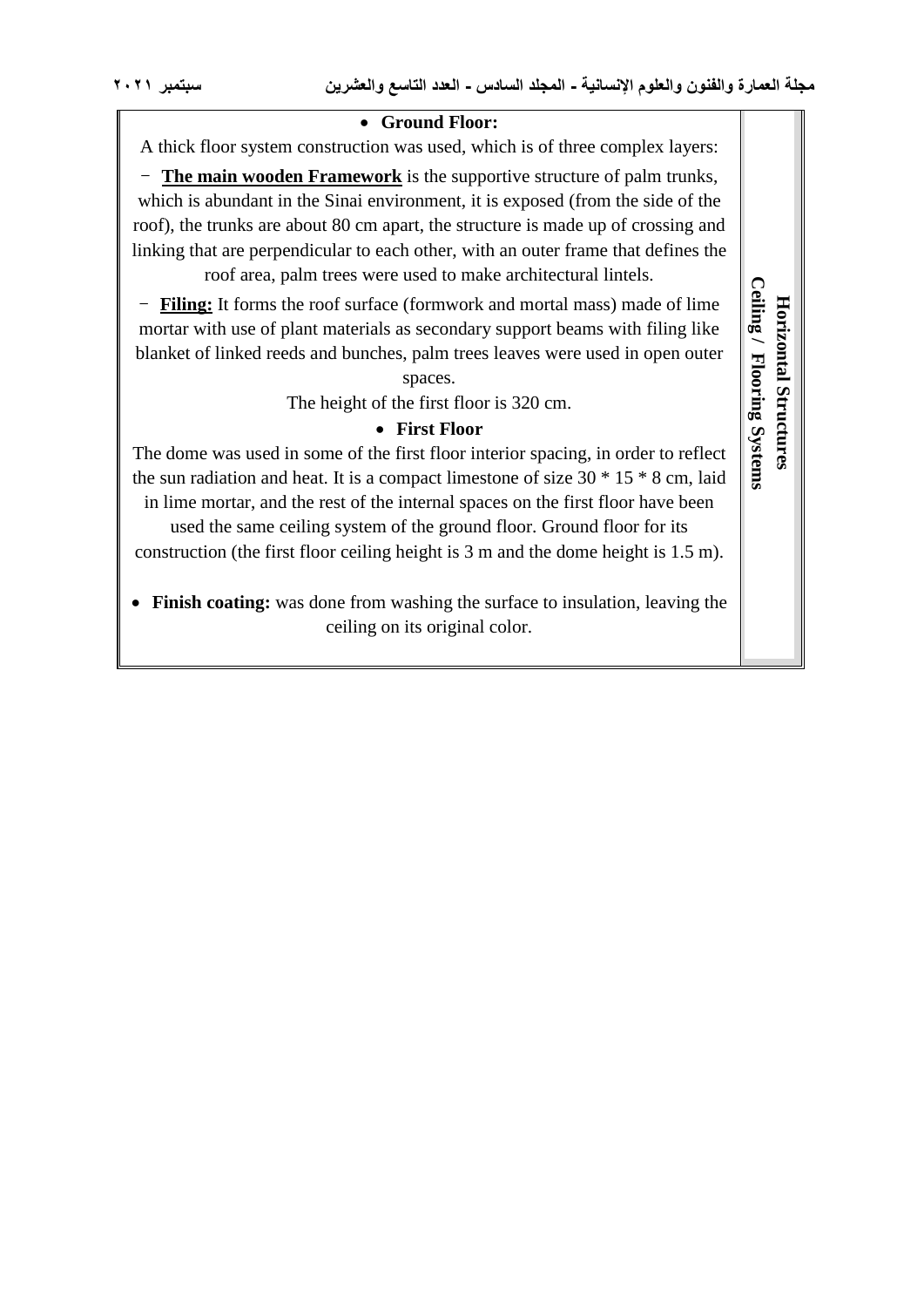$\overline{\phantom{a}}$ 



**Fig.10 Section in tourist village chalet, in North Sinai, explaining the use of raw surrounding environment materials and traditional building systems, inspired by the Arab rural Mediterranean building system.**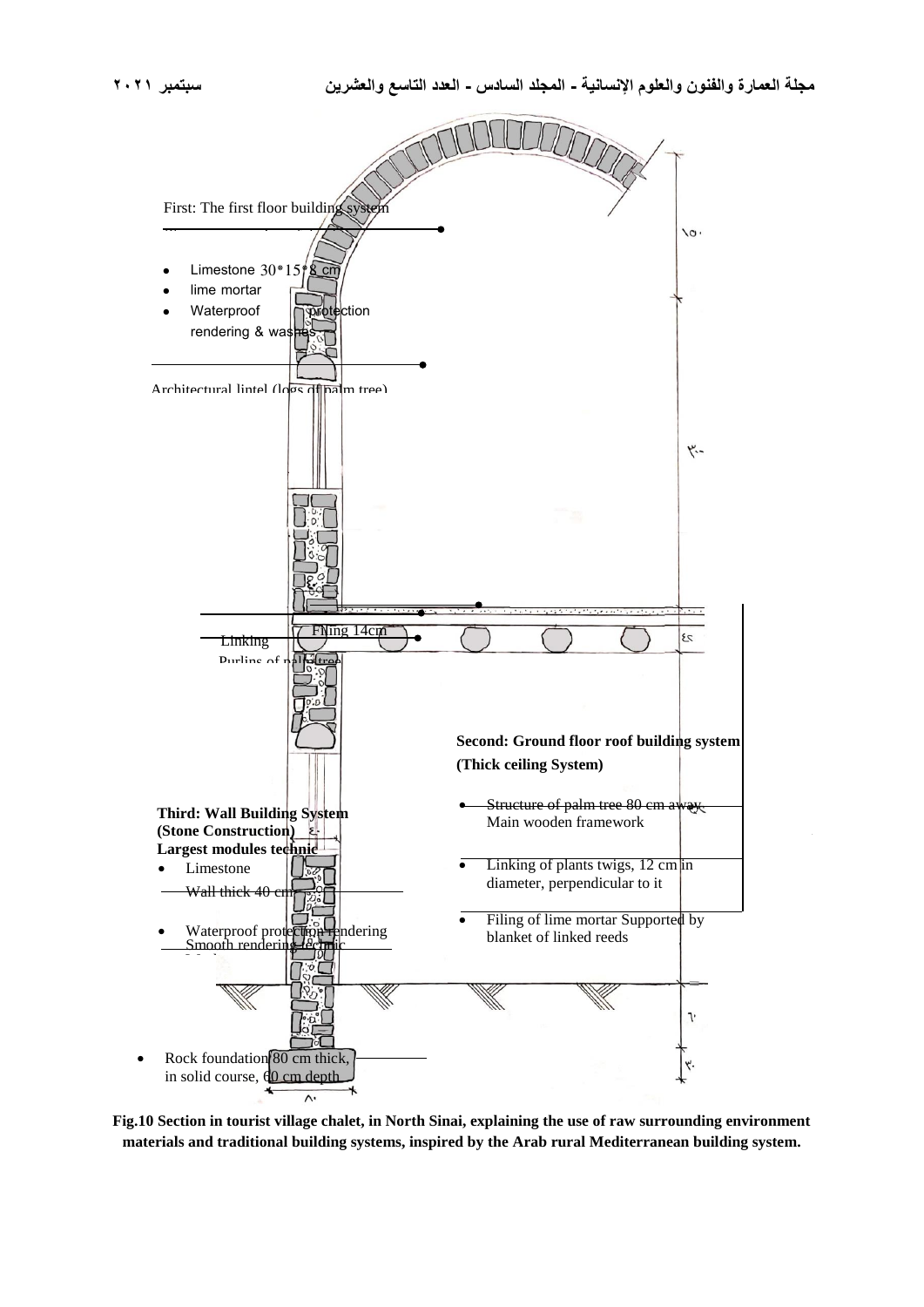## **3. Problem Statment**

 **The problem of the research** lies in answering the question: Is it possible to take advantage of the traditional building systems as well as the local materials for the Arab rural Mediterranean Residence to obtain economic architectural structures designs characterized by the elements of modern contemporary housing?

Are there reasons that explain this enthusiasm and satisfactory simplicity in implementation?

Lack of the traditional building systems studies.

#### **4. AIMS AND OBJECTIVES**

- Revive the traditional building systems of the Arab rural Mediterranean Residence that closely related to the surrounding environment in raw materials and technology.

 Create an architectural design that inspired by that heritage of Arab rural Mediterranean Residence.

# **5. Hypothesis And Methodologies**

Analytical Method: of the Arab rural Mediterranean Residence.

 Applied Method: make a contemporary architectural designs that are inspired by the traditional heritage of Arab rural Mediterranean Residence.

#### **6. Conclusions**

1. It was possible to take advantage of the traditional building systems and local earth resources in the Arab rural Mediterranean Residence, to make an economical architectural design characterized by the elements of modern housing, and that have been applied on the chalets of a tourist village in North Sinai region.

2. The Arab rural Mediterranean Residence is a great achievement, as it is a pure building adapted to the environment and not harmful, despite being rough and rustic, the builder chooses the site according to its ability to extract its raw materials and according to the balance between the material and its operation, even if the structure is not suitable for the earth properties, the builder adds reinforcement materials to support the structure.

3. The research believes that the contractor investor who has the ability to implement a complete society based on local earth materials and simple technologies will be a pioneer and an example to be followed in future building field in Egypt and all developing Arab countries. 4. Buildings which are using local methods and materials are not limited to specific cultures and places, but it is a real demand for all the world for environmentally, friendly economical, adaptive future architecture.

## **7. Recomendations**

1. We have to make traditional economic building systems and friendly environmental architecture that can be implemented on a large scale instead of economically costly concrete architecture, especially in new societies outside Cairo.

2. Attention to the importance of relying on the natural materials present in the various Egyptian environments in future construction and building projects, especially the tourist establishment, as an important tourist attraction that expresses an identity.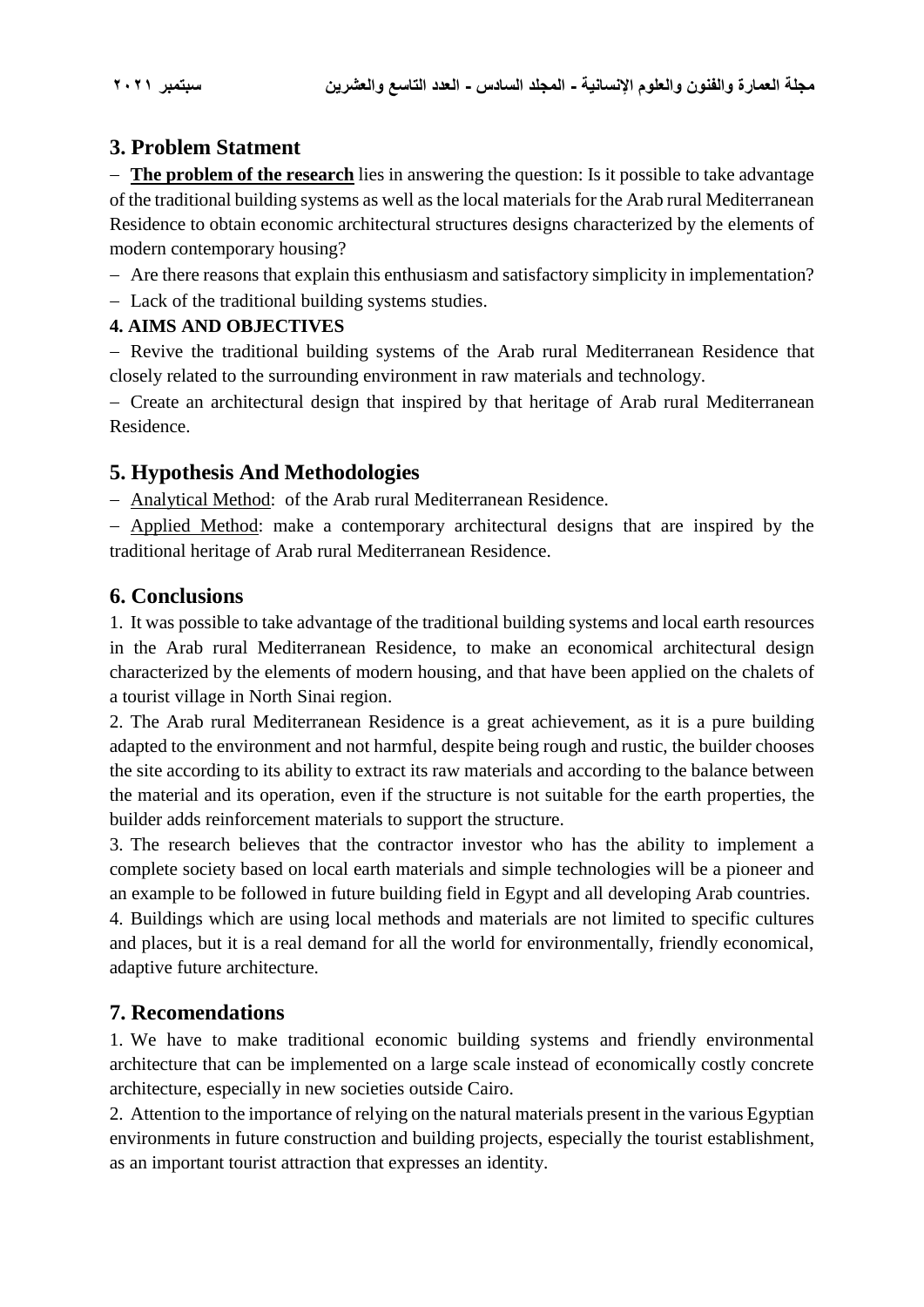3. Urging young people to build their homes in villages and new societies in the desert back, using traditional economic building systems, local natural materials, natural energies, and simple technologies, as they are suitable for young people in light of the difficult economic conditions in our country.

4. Finding a link between heritage and progress, by returning to our original heritage, we learn from it and then formulate it in a manner that carries the elements of the modern era, to present an authentic architecture based on civilization mixed with scientific progress.

## **8. References**

Arabic Books:

1. Altadawuy, Muhammad. "*alwahaat almisriat, janaan misr albaeidat*". Nur aldyn, abdalhlym, alhayyat almisriat aleamat lilkitab, 2011.

2. Aljawhri, Rafaela. "*janat alshraa, siwat 'aw wahat amawna, nuahiun majhulat min albilad almisria*". aldaar alqawmiat liltabaeat walnashr, alqahrt, misr, 1998.

3. Parker, Guama. "*albina bialmawadi altabieiati"*. tarjimat: wasayarij, sufaa harfush, hurfush, aintiwani, tadqiqa: salim, khalid, jameiat musanadat alsharaq, muasasat eamil, albiqae, labnan, 2018.

4. Hamdan,Gamal. "*shakhsiat misr, dirasat fi eabqariat almakan, shakhsiat misr altabieia*". aljuz alawal, dar alhelal,misr, 2020.

5. khalusaa, muhamad maajidan. "*hsan fatahaa*", silsilat mashahir alfikr alhindsaa almueamaraa, altabeat al'uwlaa, dar qabis liltibaeat walnashr waltawzie, bayrut, lubnan, 1997.

6. Saqr, Magdy Shafik El-Sayed. *"anmat almaskin alrayfaa fa mintaqat alwahaat albahriati"*. bahath munshuri, almujalid 26, majalat kuliyat alaidaab, jamieat almansurat, 2000.

7. Abdel Nabi, Mohamed Ibrahim. "*almaskin alrayfaa dirasat fa aldalalat alaijtimaeiat litatawur namat aleumran eabr alzamn"*. bahathi munshuri, majalat kuliyat aladabi, jamieat almansurati, almujalid 22, dar almunzawmat, 1998.

8. Fathi, Hassan. "*Eamarat alfuqara*". altabeat alrrabiea, tarjamatan: fahumaa, mustafaa ibrahim, dar aleayn lilnashr waltawzie, alqahrt, Misr, 2001.

9. Fikhri Ahmad. "*Alsihrawat almisria*". altibeat al'uwlaa, tarjamat: jab Allah, jabu Allah ealay, murajaeat: euthman, shawqi eabd alqawii, almajlis al'aelaa lilathar, alqahrt, misr, 1999.

10. Mostafa, Sami Abdel-Rahman Mohamed. "*alkhamaat almahaliyat wa'athariha ealaa almaskin alrayfaa"*. bahath manshur, mujalad 7 eadad 4, majalat eulum wafinawna, kuliyat alfunun altatbiqiat, jamieat hilwan, 1995.

11. Hajira, Talekish. "*almaskan alrayfaa bimintaqat zawwawat bialjazayir*". masakin qaryat ayat alfayid. bahath munshuir, mutmr: dirasat fa athar alwatan aleurbaa, alaitihad aleami lilathaariiyn aleurbuatihad aljamieat alearabiati, dar almanzawmat, almunsawrat, 2016.

12. Wakda, eabd allatif. "*siwat taht alaihtilal al'iitali*". mutbaeat al'iikha', alqahrt, misr, 1946.

Foreign Books & Web Sites:

13. Behsh, Basam. The Traditional Arabic House its Historical Roots. Tridskrift Arkitekturforsking, Vol. 1, 1988.

14. Maalouf, Amin. "*Traditional Mediterranean Architecture*". Ecole d'Avignon for the CORPUS network, Parcelona, Europe, 2002.